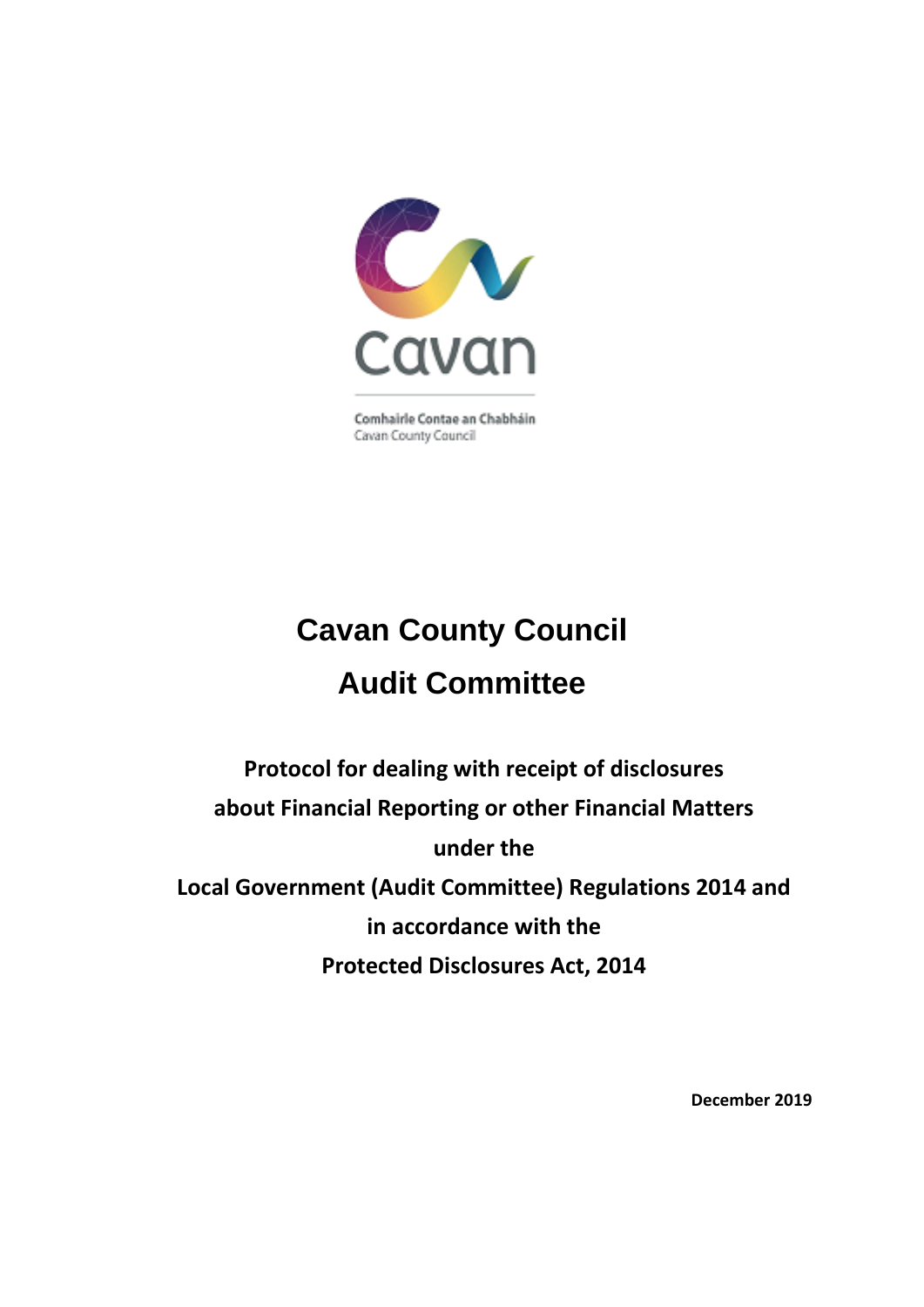## **1. Under the Local Government (Audit Committee) Regulations 2014;**

12. (1) The audit committee shall ensure that procedures are in place whereby employees of the local authority may in confidence raise concerns about possible irregularities in financial reporting or other financial matters;

12. (2) The arrangements specified in paragraph (1) shall include arrangements for the proportionate and independent examination of such matters.

# **2. Protected Disclosures Policy and Procedures**

The Council operates clear procedures for the making, receiving and investigation of disclosures (see Protected Disclosures Policy and Procedures attached).

The Council has appointed the following person(s) to receive Protected Disclosures in accordance with the Protected Disclosures Act, 2014. The contact details for the Designated Officer (designated to receive disclosures in the Council) is as follows; **Ms. Lynda McGavigan, Senior Executive Officer, Human Resources and Corporate Services.** 

| Telephone   | 049-4378657                                                                                                                        |
|-------------|------------------------------------------------------------------------------------------------------------------------------------|
| Email       | Imcgavigan@cavancoco.ie                                                                                                            |
| <b>Post</b> | Lynda McGavigan, Senior executive Officer, Corporate & HR                                                                          |
|             | Section, Cavan County Council, Courthouse Cavan (please ensure<br>all correspondence is clearly marked "Private and Confidential") |

### **3. Audit Committee Protocol**

The Council's Audit Committee, in this regard, has approved the protocol set out hereunder, which provides for, inter alia, referral of a disclosure to the Designated Officer to receive disclosures in the Council;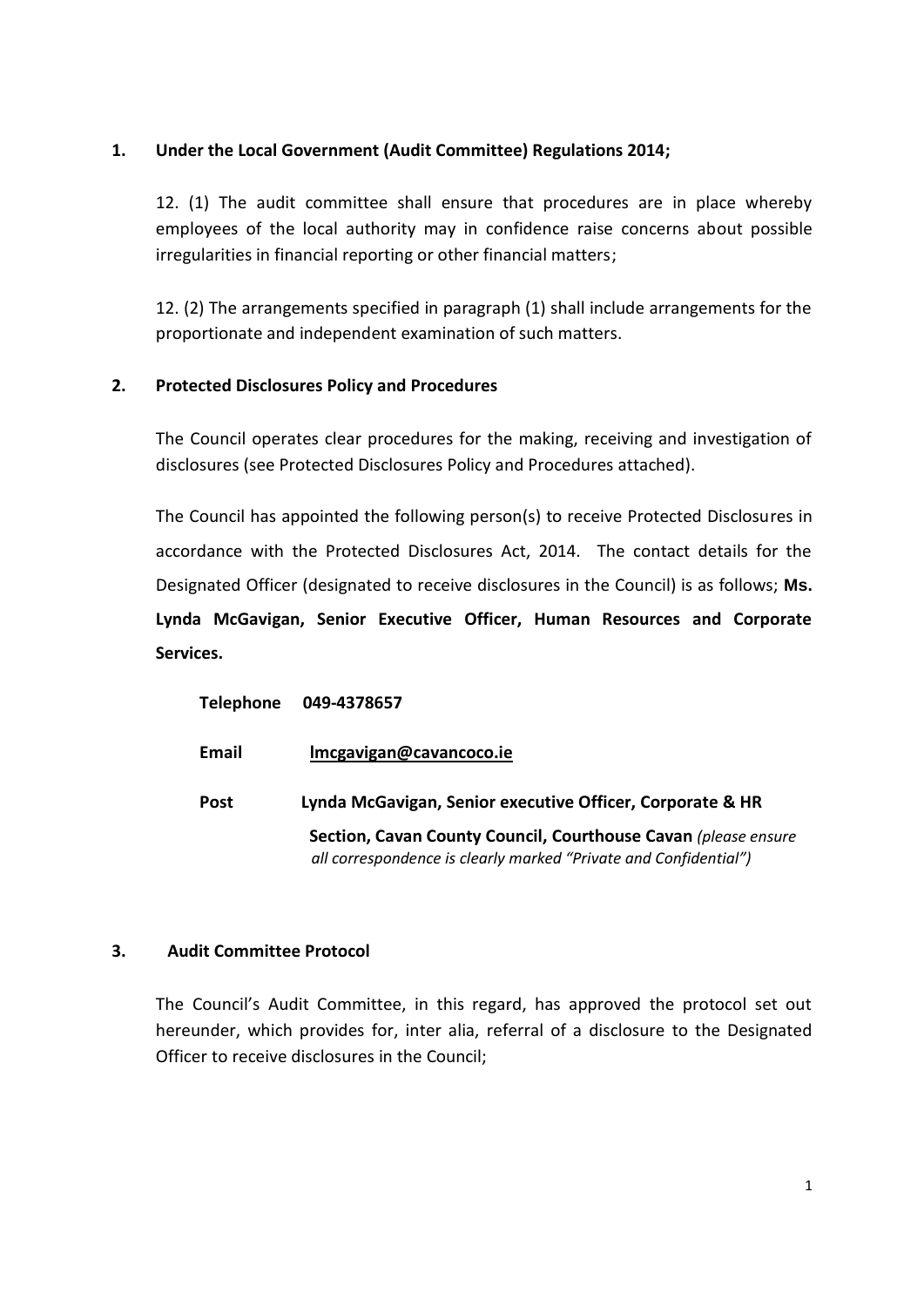#### **3.1 Audit Committee Designated Person**

The Chairperson is the sole designated member of the Audit Committee for employees to make a disclosure to, and may be contacted as follows**; Ms Sonia McEntee, Solicitor, Unit 1B, Elm House 2101, Kinnypottle, Cavan, H12 A8H7.**

| Telephone: | 049 4320609                                                    |
|------------|----------------------------------------------------------------|
| Email:     | info@apartmentlaw.ie                                           |
| Post:      | Unit 1B, Elm House 2101, Kinnypottle, Cavan, H12 A8H7          |
|            | (please ensure all correspondence is clearly marked "Private") |
|            | and Confidential")                                             |

#### **3.2 Protected Disclosures Policy and Procedures**

The Council operates clear procedures for the making, receiving and investigation of disclosures (see Protected Disclosures Policy and Procedures attached) and has appointed a Designated Officer to receive disclosures.

# **3.3 Procedure for Receipt of a Disclosure by the Chairperson of the Audit Committee**

- 3.1.1 The Chairperson should take all reasonable steps to avoid disclosing to another person any information that might identify the person by whom the disclosure was made (see Protected Disclosures Policy and Procedure).
- 3.1.2 The Chairperson should refer the disclosure to:

Designated Officer (designated to receive disclosures in the Council);

**Lynda McGavigan, Senior Executive Officer, Human Resources and Corporate Services.** 

**Telephone 049-4378657** 

#### **Email [lmcgavigan@cavancoco.ie](mailto:lmcgavigan@cavancoco.ie)**

**Post Lynda McGavigan, Senior executive Officer, Corporate & HR Section, Cavan County Council, Courthouse Cavan** *(please ensure all correspondence is clearly marked "Private and Confidential")*